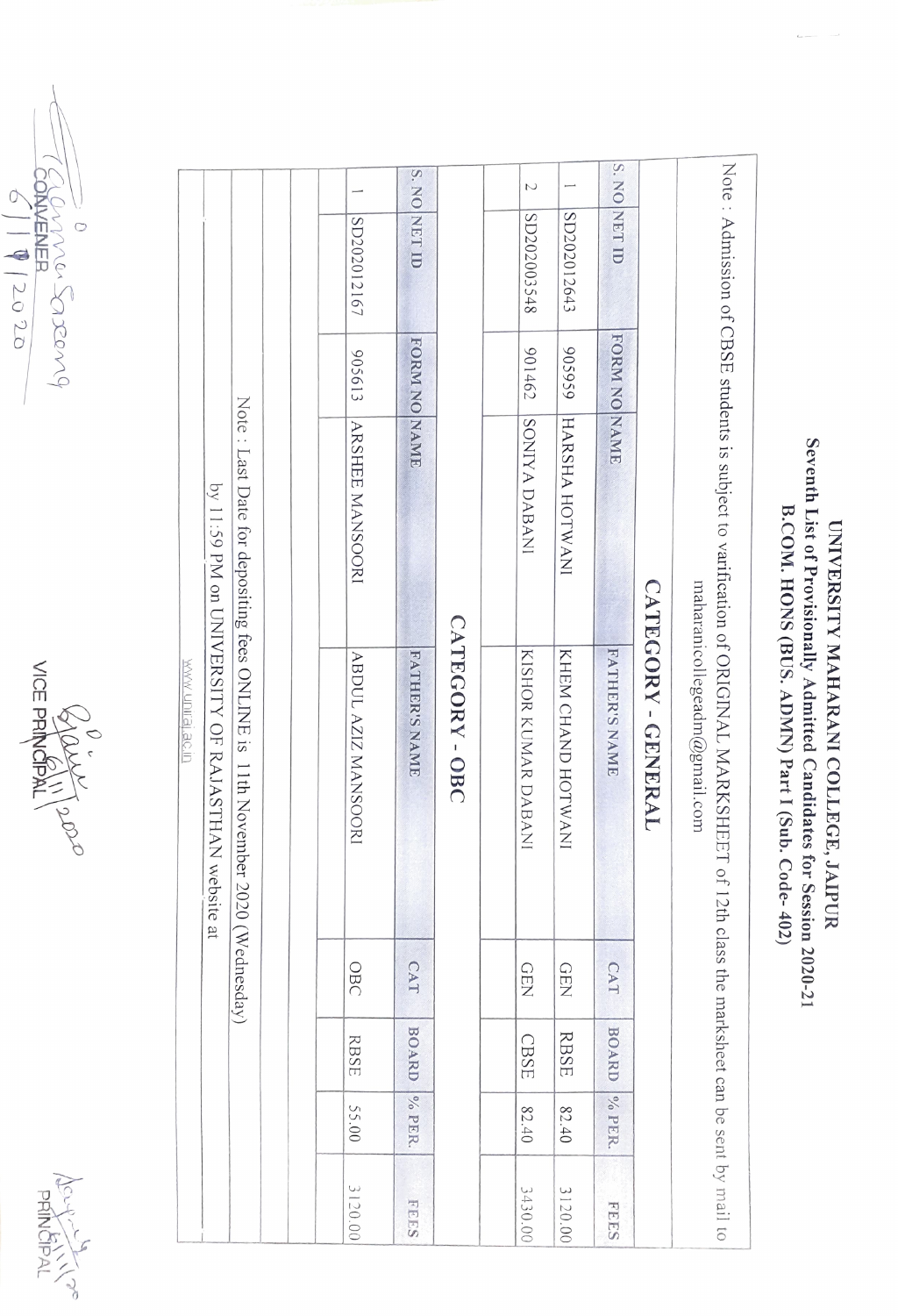

List of Candidates found provisionall $\blacktriangleleft$ eligible  $\vec{c}$ r admission in B.Com (Hons) BUS. ADMN Part-I in the academ $\tilde{\circ}$ *session*  2020-21 provided they submit the 1·equired documents mentioned a<br>Pt ainst their name  $\tilde{\mathcal{S}}$ 11th November 2020. The documents can be sent by email  $\tilde{\circ}$ maharanicollegeadm $\boldsymbol{a}$ gmail.com or they should contact on : 9460117028

|  |              |              |                                  | CATEGORY-OBC  |            |                |        |                                                   | I LIST DOCT. REQ   |
|--|--------------|--------------|----------------------------------|---------------|------------|----------------|--------|---------------------------------------------------|--------------------|
|  | S. NO NET ID | FORM NO NAME |                                  | FATHER'S NAME | <b>CAT</b> | <b>BOARD</b> % | GRANT, |                                                   | <b>SUBJECT</b>     |
|  |              |              | SD202020100 901748 NANAYANI SAIN | ILALIT KISHOR |            | OBC RBSE       |        | 60.00   VII-OBC   REQUIRED<br>NEW OBC CERTIFICATE | Bus. Admn. (Hons.) |
|  |              |              | NIVEDITA                         |               |            |                |        | NEW OBC CERTIFICATE                               |                    |
|  |              |              | 2  SD2079237   946913  SINGHAWAT | BHAWANI SINGH | OBC        | RBSE           | 50.00  | VII-OBC REQUIRED                                  | Bus. Admn. (Hons.) |

~~~o~ *CO* **N**<br>M3<br>*M <sup>1</sup>R;*  $\frac{1}{2000}$